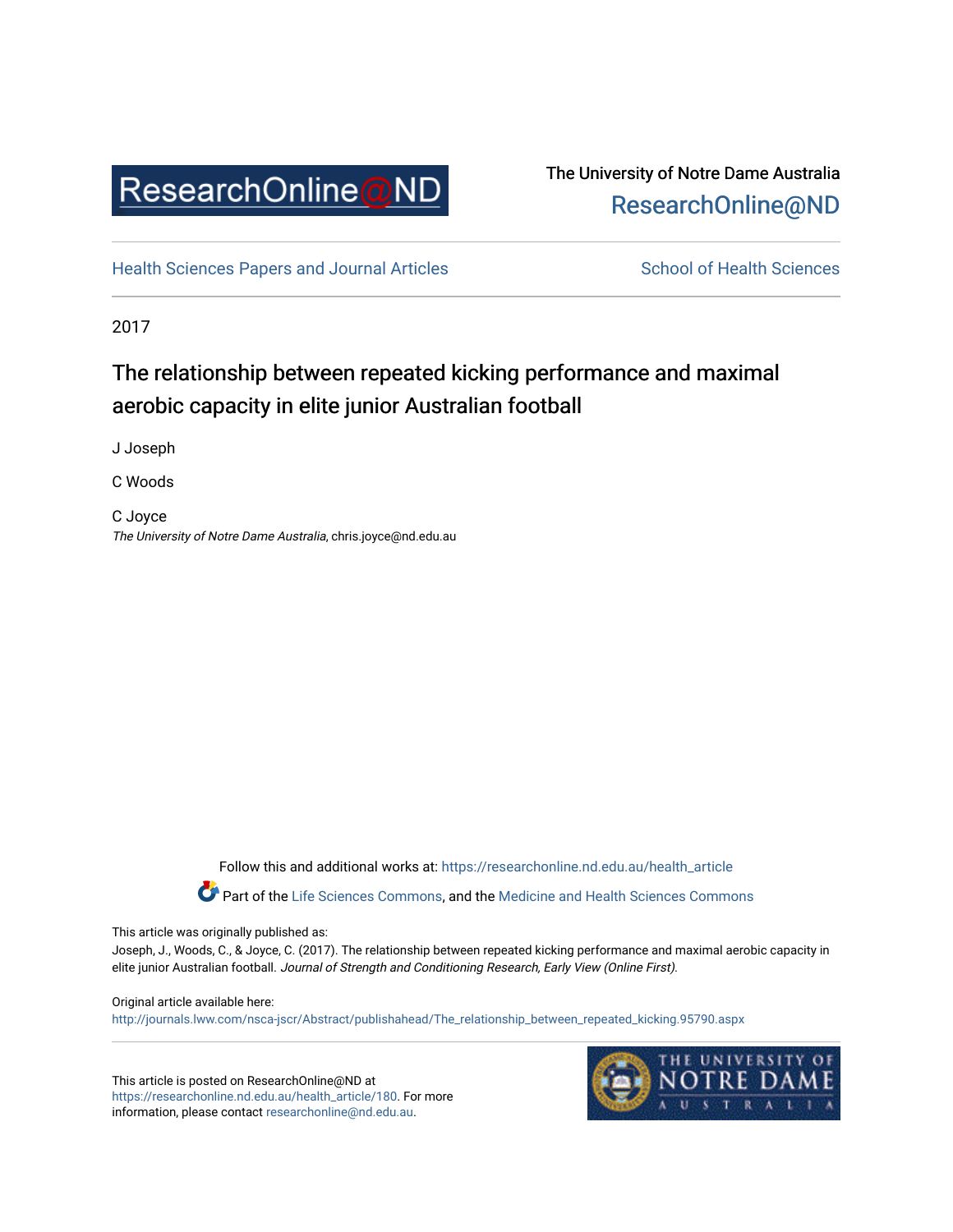This is the author's version of an article published in the *Journal of Strength and Conditioning Research,* August 2017. This is not the final published version.

Final published version available online at [http://journals.lww.com/nsca](http://journals.lww.com/nsca-jscr/Abstract/publishahead/The_relationship_between_repeated_kicking.95790.aspx)[jscr/Abstract/publishahead/The\\_relationship\\_between\\_repeated\\_kicking.95790.aspx](http://journals.lww.com/nsca-jscr/Abstract/publishahead/The_relationship_between_repeated_kicking.95790.aspx)

Joseph, J., Woods, C., and Joyce, C. (2017) The relationship between repeated kicking performance and maximal aerobic capacity in elite junior Australian football. *Journal of Strength and Conditioning Research, Online First*. doi: 10.1519/JSC.0000000000002220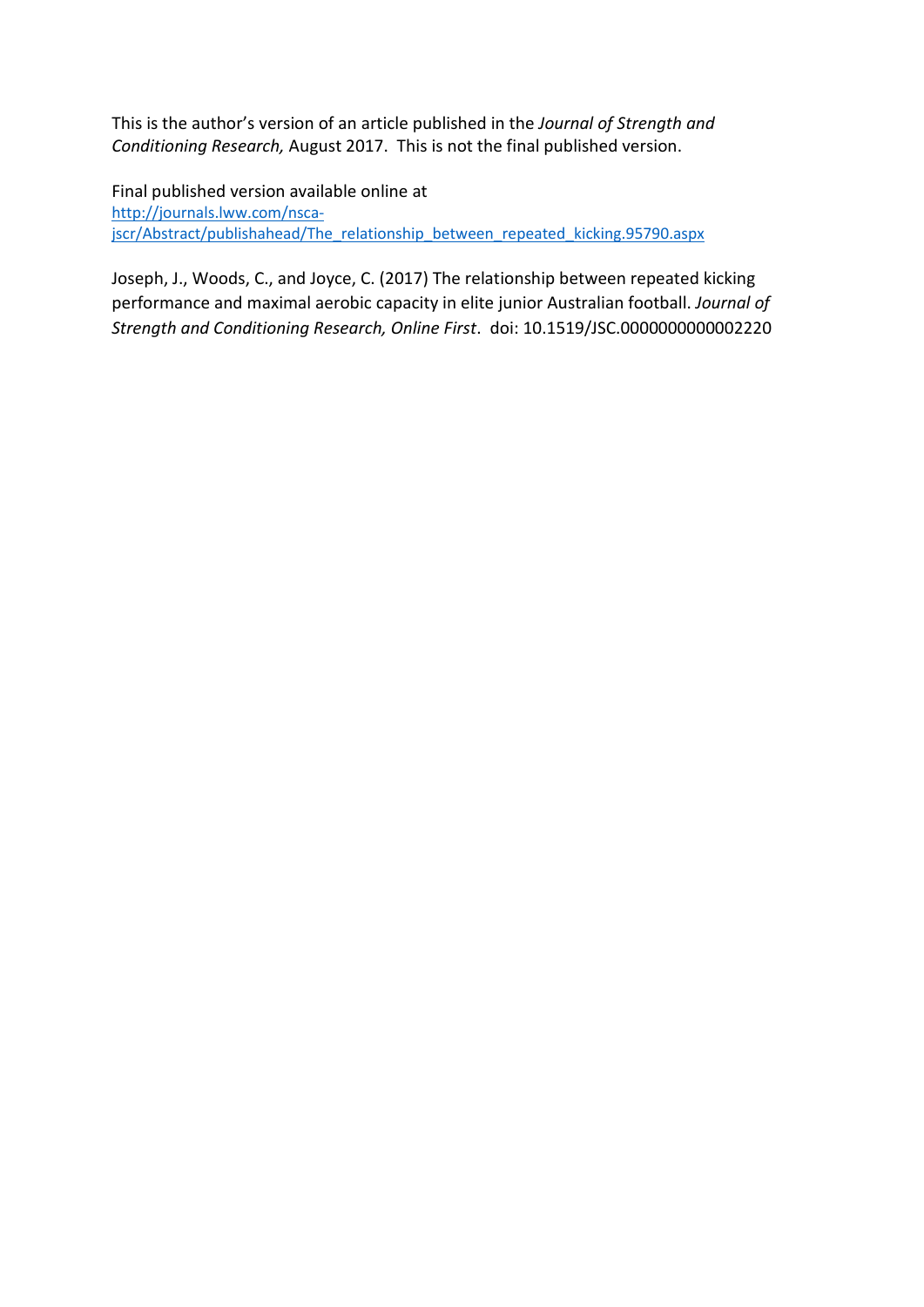| $\mathbf{1}$ | The relationship between repeated kicking performance and maximal aerobic capacity in elite          |
|--------------|------------------------------------------------------------------------------------------------------|
| 2            | junior Australian football                                                                           |
| 3            |                                                                                                      |
| 4            | Jacob Joseph <sup>a</sup> , Carl Woods <sup>b</sup> , Christopher Joyce <sup>a*</sup>                |
| 5            |                                                                                                      |
| 6            |                                                                                                      |
| 7            | <sup>a</sup> School of Health Sciences, The University of Notre Dame Australia, Fremantle, Western   |
| 8            | Australia                                                                                            |
| 9            | <sup>b</sup> Discipline of Sport and Exercise Science, James Cook University, Townsville, Queensland |
| 10           |                                                                                                      |
| 11           | * Corresponding Author                                                                               |
| 12           | Christopher Joyce, School of Health Sciences, The University of Notre Dame Australia,                |
| 13           | Fremantle, Western Australia.                                                                        |
| 14           | chris.joyce@nd.edu.au [+61 (8) 94330224]                                                             |
| 15           |                                                                                                      |
| 16           | Running Title: Aerobic capacity and kicking performance                                              |
|              |                                                                                                      |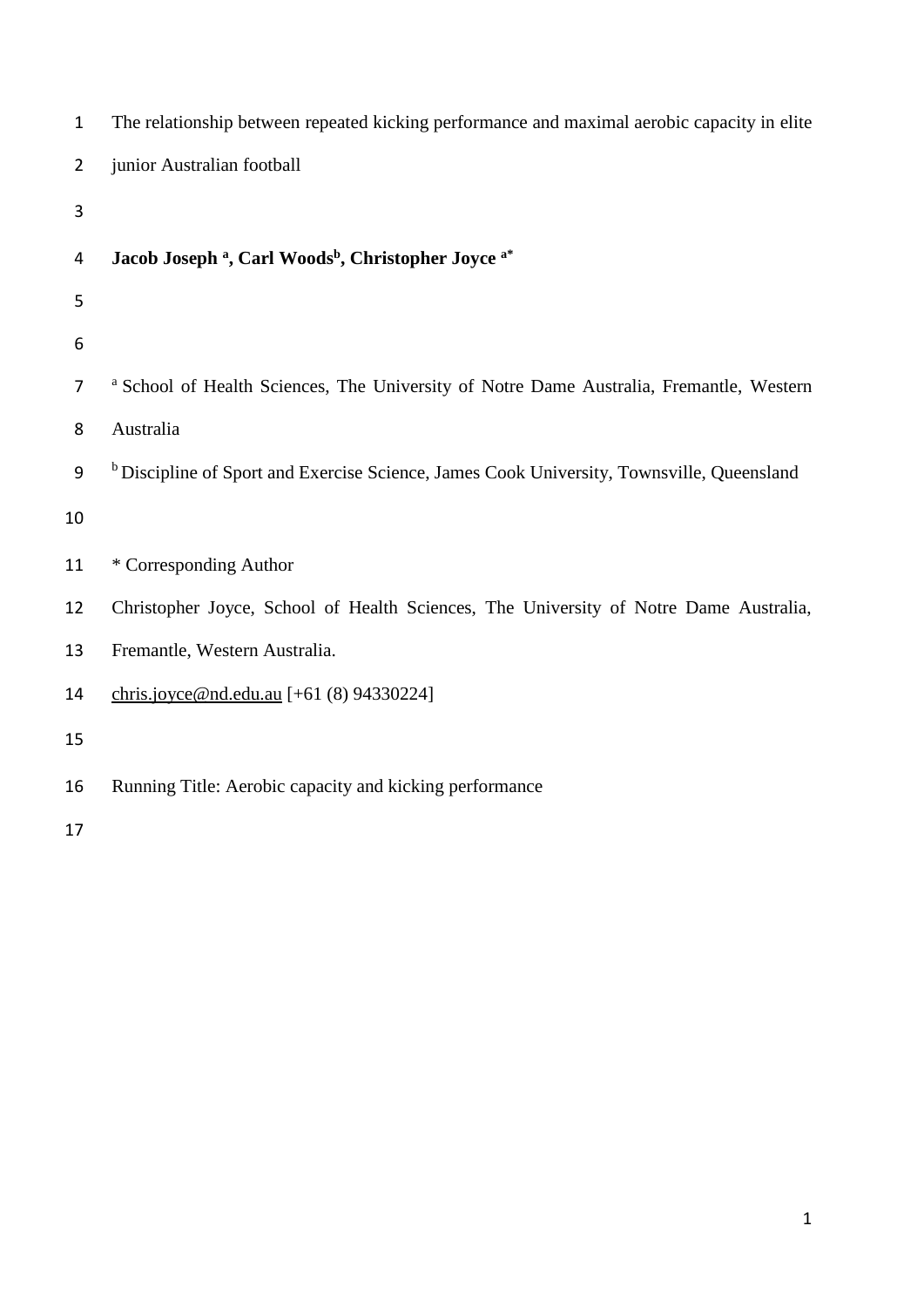### **Abstract**

 Australian football (AF) is a physically demanding game, requiring players to engage in a range of anaerobic activities interspersed with prolonged aerobic exercise. Coupled, players have to perform a range of technical skills, the most fundamental of which being to effectively kick (dispose) the ball. The aim of this study was to ascertain the extent to which aerobic capacity influenced kicking performance in AF. Twenty four elite U18 players competing in the same U18 competition performed the Australian Football Kicking test (AFK) three times with the yo-yo IR2 completed twice (between each AFK), with no rest between all three AFKs. Linear mixed models (LMM) reported the extent to which kicking speed and accuracy scores were influenced by the level reached on the yo-yo IR2. Results indicated that players who recorded 28 a higher level on the yo-yo IR2 produced a faster average kicking speed following each AFK (*P* <0.01), while for all players, kicking speed was faster and more accurate on their dominant 30 kicking leg regardless of score on the yo-yo IR2 ( $P < 0.01$ ). The LMMs also reported that those who maintained kicking speeds following two yo-yo IR2 also had higher competition kicking efficiency than those who reported reduced kicking speeds. These results show that aerobically proficient U18 AF players who attain a relatively higher score on the yo-yo IR2 may be better equipped at preserving their kicking speed. Thus, coaches may wish to integrate both technical and aerobic drills in an attempt to preserve a player's capability to execute ball disposals with a high velocity.

**Key Words:** aerobic capacity, kicking speed, kicking accuracy, Australian football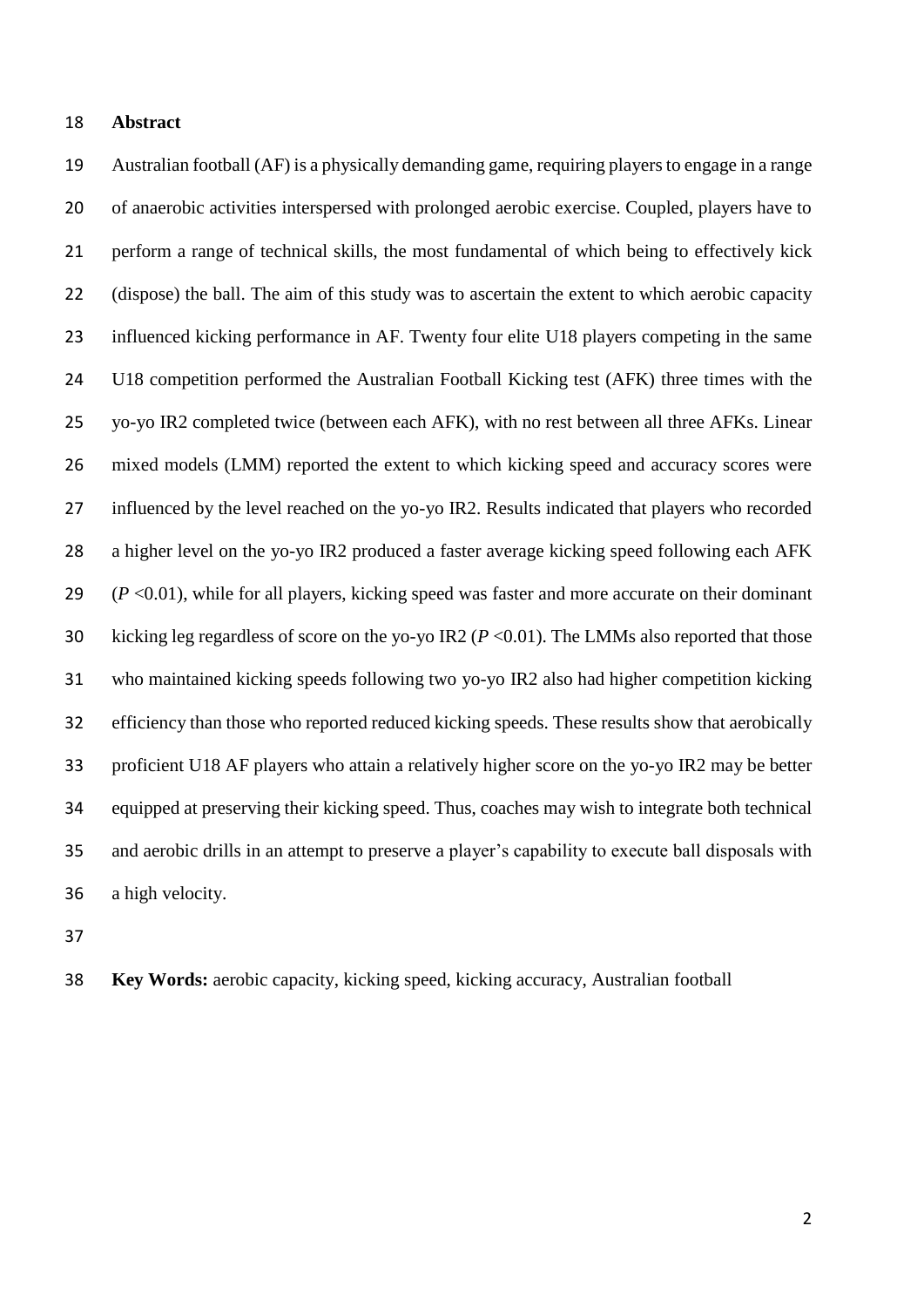## **Introduction**

 Australian football (AF) is a dynamic team invasion sport requiring players' at all developmental levels to possess unique physical, technical, and perceptual performance qualities (8, 12). Gradually, game demands have evolved so that AF today is a faster and more open game, particularly at the elite senior level (i.e., within the Australian Football League; AFL) (12, 27). As a response, the physical demands placed on AFL players have been shown to increase in terms of running velocity and intensity (24, 12). Notably, AFL players generate greater physiological outputs during game-play relative to players competing within sub-elite 47 and junior competitions (5, 21). This increased physiological output during game-play may be explained by superior experience and physical fitness, with Lyons et al. (13) demonstrating that physiologically superior elite soccer players were better at preserving technical and perceptual skills throughout the game, relative to their less physically able counterparts. The negative effect of central fatigue on AF maximal kicking distance kinematics (9), as well as kicking accuracy (28) supports the evidence found with soccer players (13). However, the use of field-based and functional kicking (speed and accuracy) tests in AF along with a comparison to kicking efficiency during competition, would have implications for both game and physical demands. Pertinently, there is yet to be work that investigates the effects of maximal aerobic capacity on kicking performance extracted from field and game-based means in AF.

 In response to today's more open and faster flowing game (17, 27), there have been numerous investigations into the physical demands of AF players during game-play (5, 8, 24). Research has focused on the physical movement demands of sub-elite and elite U18 competitions for the purpose of successful player development and drafting into the AFL (5, 6, 21). Coutts et al. (8) reported a decrease in high intensity running (HIR) and total distance (TD) after the first quarter in elite AF. Similar results are reported at the elite U18 level, with midfielders showing a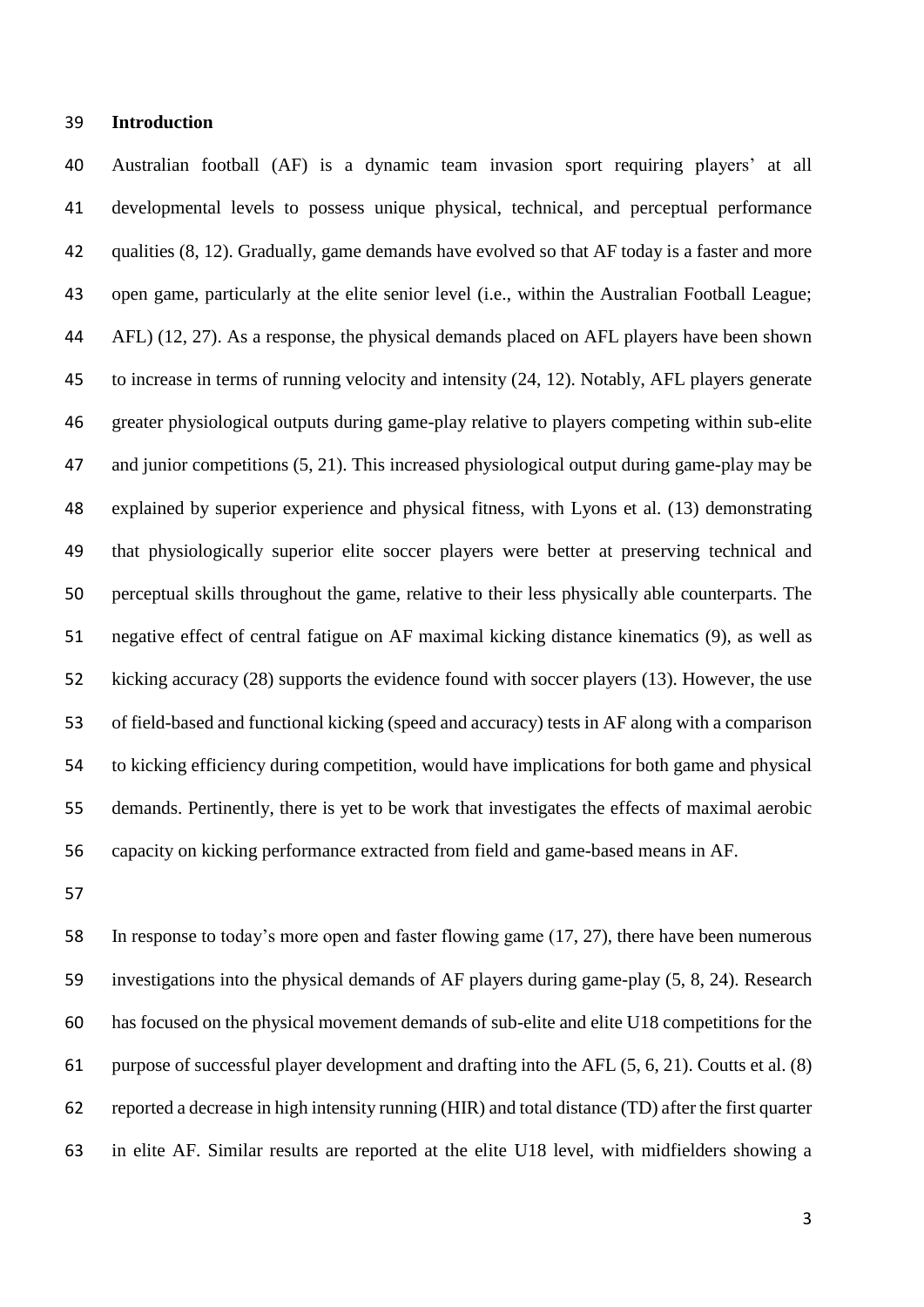reduced number of HIR bouts after the first quarter (22). Coutts et al. (8) suggested the increased number of HIR bouts and TD covered during the first quarter influenced the onset of fatigue in the following quarters. Similar reductions have been reported in sub-elite players relative to their elite counterparts (4). Although no differences in technical skill were reported, a reduction in physical game performance (HIR), did not have a detrimental effect on technical skill. Sub-elite midfield players have shown to cover more distance at higher running speeds than other playing positions, however, these physical traits are shown to be inferior to midfield players at the elite level (5, 22). It was interesting to note Burgess et al. (6) reported that elite U18 midfielders exhibit less total game time than their elite counterparts, indicating that elite players work harder per minute, and are capable of executing accurate ball disposals at an increased game speed. However, it is unclear to what effect the role of aerobic fitness has on elite U18 midfielders, based on the differences reported between them and their elite counterparts when considering accurate ball disposals.

 Research has shown that the use of a yo-yo IR2 is a strong indicator of HIR in AF (15). The yo-yo IR2 is used to evaluate maximal aerobic capacity (3), and comparisons with game physical movement patterns has reported an indirect influence on number of disposals when players perform HIR (15). However, although Mooney et al. (15) reported that playing experience influenced the relationship between HIR and disposals in elite senior AF players, it is currently unclear if disposals were effective, and if similar results would exist for elite U18 players.

 Indeed, work has investigated the influence of fatigue on kicking performance in AF. Notably, Young et al. (28) reported that elite midfield players were able to maintain a higher kicking accuracy than sub-elite players and non-nomadic position players (forwards and defenders)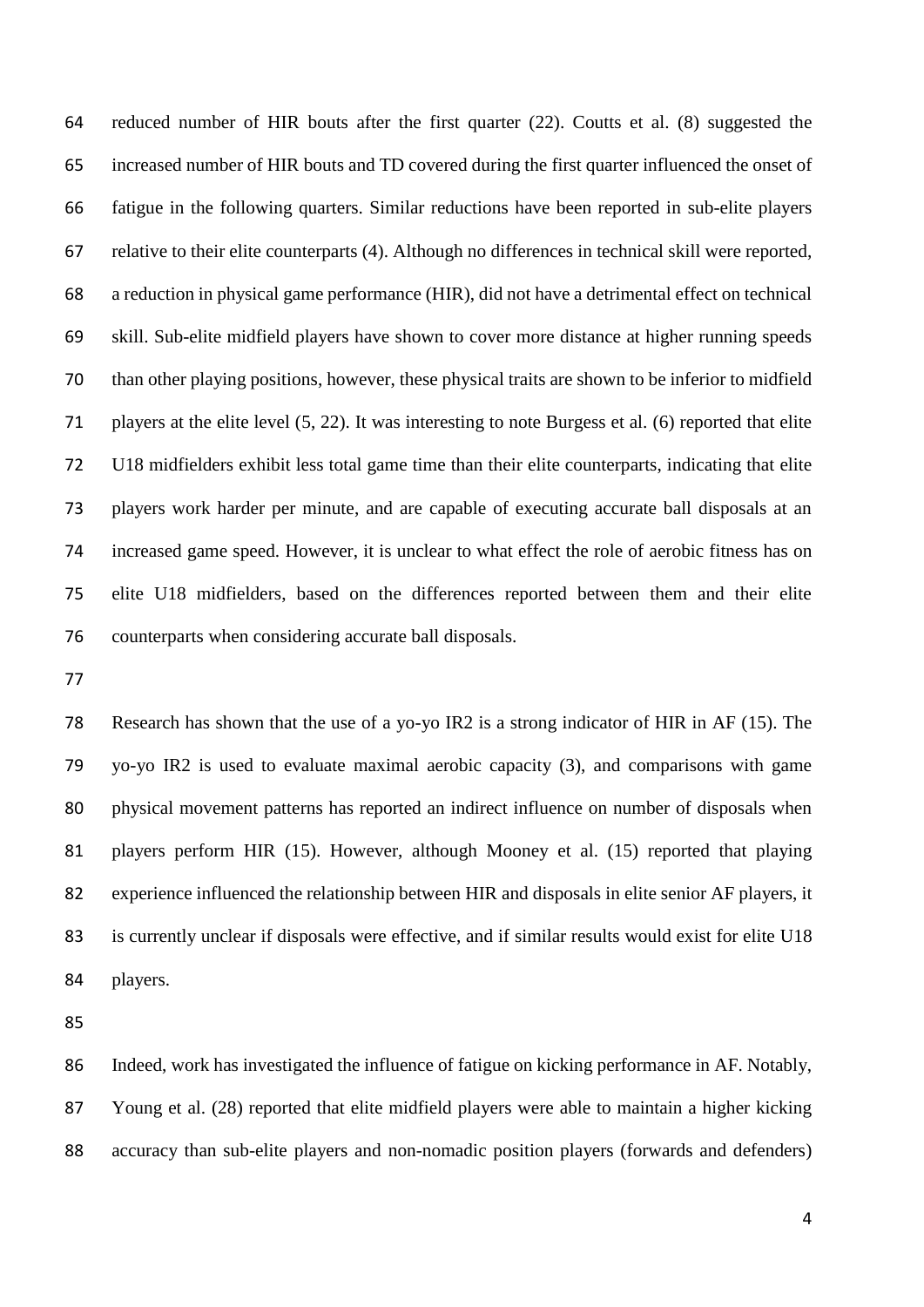when kicking to a target on a projected screen either side of a 2x 2 min time trial. Coventry et al. (9) reported that elite and sub-elite players modify their kicking kinematics to maintain foot speed, during incremented fatigue. However, despite offering insights into fatigue and its impact on kicking performance in AF, neither study examined the relationship between maximal aerobic capacity (as ascertained via the yo-yo IR2) and kicking performance measures. Accordingly, it is currently unknown whether maximal aerobic capacity influences kicking performance in elite junior AF players. Further, it is unknown if kicking performance under training conditions is related to that of competition kicking performance measured through kicking efficiency statistics.

 The aim of this study was to determine the effect of maximal aerobic capacity on kicking performance in elite junior AF players. Given the work of others (28), it was hypothesised that those with a greater maximal aerobic capacity would be better equipped at preserving both speed and accuracy elements, and this would transfer to competition.

#### **Methods**

## *Participants & Experimental Protocol*

 Twenty four participants competing in a state-based U18 competition were recruited to participate. Selected participants were midfield players in an attempt to standardise potential positional influences on the physiological characteristics of players. All participants were injury free at the time of data collection, and participating in regular training sessions and/or games for a minimum of four weeks prior to data collection. Accordingly, data collection was undertaken during the late competition phase of the season. Participants were informed of the experimental protocol during their recruitment, and informed consent was obtained from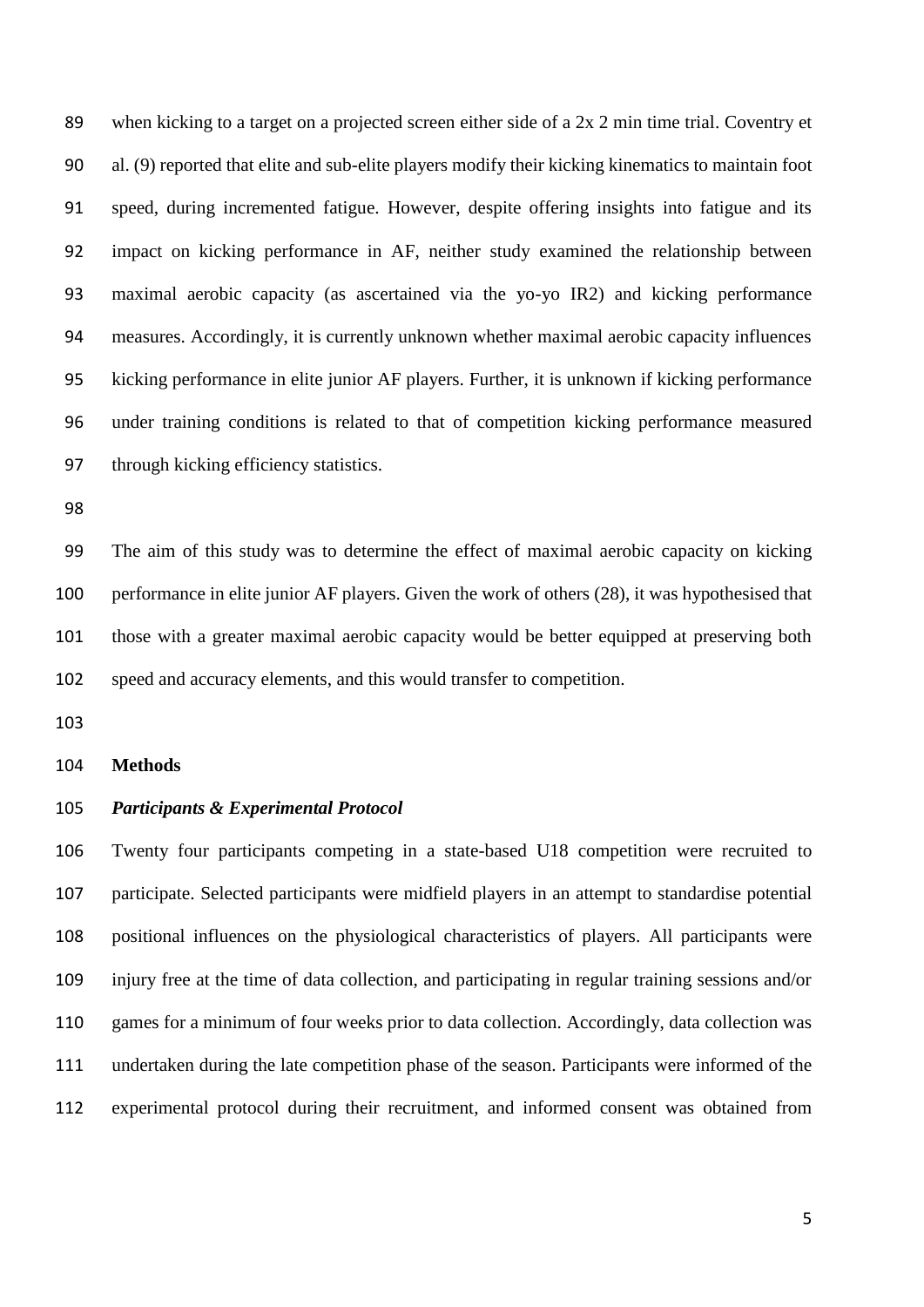parents/guardians where required. Ethical approval was granted by the relevant University Human Research Ethics Committee (Reference number: XXX).

 A single data collection session was undertaken on an outdoor AF oval, under standardised environmental conditions. Prior to data collection, a standardised warm-up was completed, consisting of light jogging and dynamic stretches. Participants then performed the Australian Football Kicking Test (AFK), as reported by Woods et al. (25). The AFK was completed three times with the yo-yo IR2 completed twice (between each AFK), with no rest between all three AFKs. The testing was performed in pre-determined groups of three, with the coaches classing participants as either high, moderate or low aerobic fitness level in an attempt to minimise the rest periods. Three separate yo-yo IR2 (one per participant), and one AFK were set up to help standardise testing conditions.

#### *Data Collection*

## *The Australian Football Kicking Test*

 Prior to undertaking the AFK, participants specified their dominant and non-dominant kicking legs. Further, the players undertook the AFK testing procedure in full in attempt to prevent a scoring bias learned effect. Following the protocols described by Woods et al. (25), one kick was performed at each distance (20 m, 30 m and 40 m) for the dominant leg, and then repeated for the non-dominant leg. Right leg dominant participants would kick to the 'dominant' targets on the left side of their body, then to the right side of their body for the non-dominant, left leg (25). The test commenced with the participant facing away from the targets. They would then run to the turn cone, pick up a stationary football, before turning 180°, and run to the disposal line to kick to a now known target, designated by one scorer. The designated target player was instructed to call for the ball, but remain inside the target circle. The test was repeated until all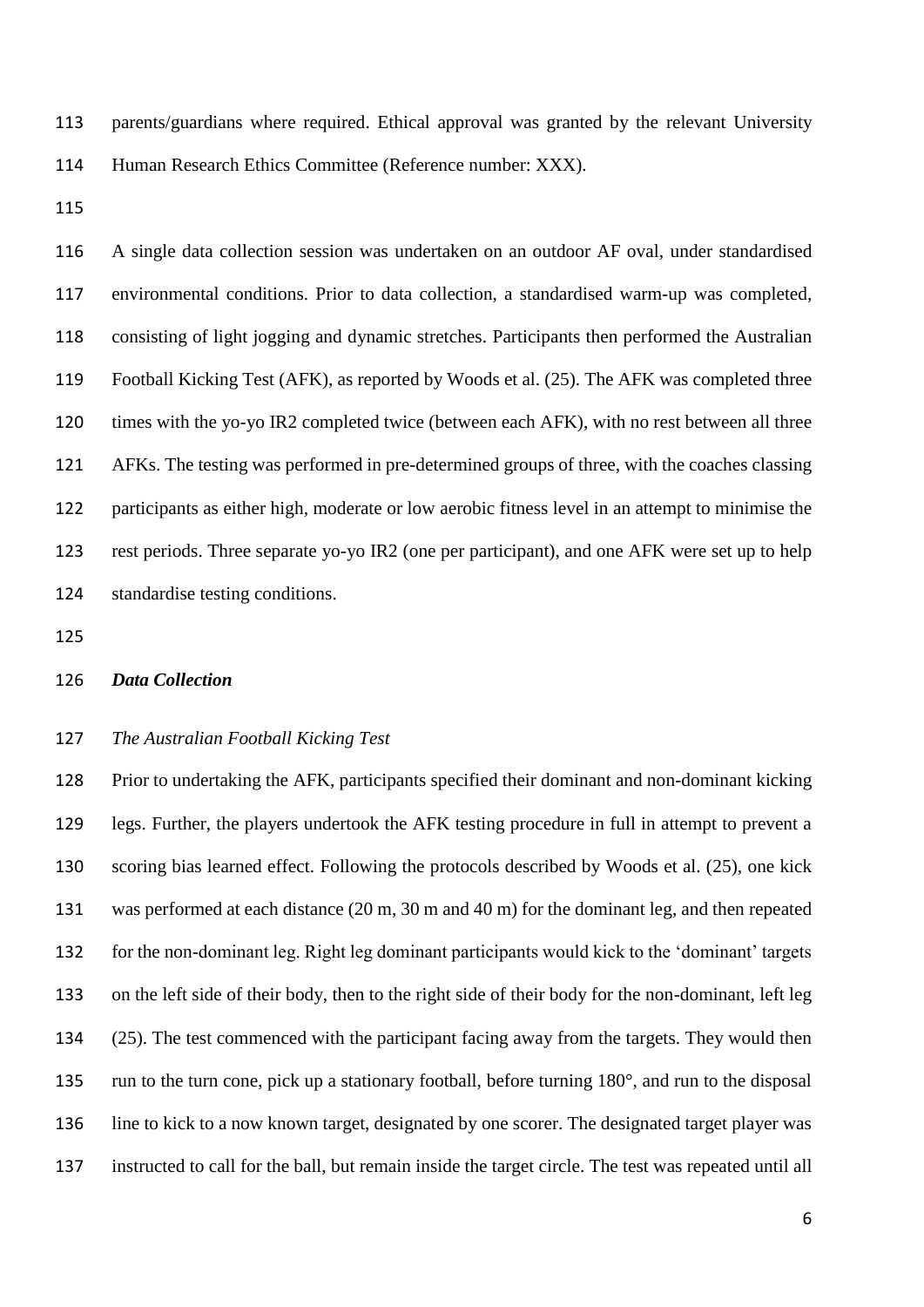| 138 | three distances had been kicked to, then repeated for the non-dominant leg. Participants were                   |
|-----|-----------------------------------------------------------------------------------------------------------------|
| 139 | instructed to kick "as quickly and as accurately as possible", and were allowed three seconds                   |
| 140 | to dispose of the ball once received from the feeder in an attempt to standardise disposal time                 |
| 141 | (25). A visual representation of the AFK is presented in Figure 1. Two criterions were used to                  |
| 142 | assess kicking performance; accuracy and speed. Kicking accuracy was assessed by elite AF                       |
| 143 | coaches with more than ten years' experience coaching at state level, using the criteria                        |
| 144 | presented in Table 1. The score for each distance were used as the criterion value for analysis                 |
| 145 | for accuracy. Secondly, a radar speed gun (Bushnell Velocity Gun 101911, Kansas City,                           |
| 146 | Missouri) was used to assess peak ball speed for each kick and distance, which was manually                     |
| 147 | operated by the same user in front of kicker (Figure 1). Accuracy of the speed gun was reported                 |
| 148 | to be $\pm$ 2 km.h <sup>-1</sup> , as well as its reliability reported to have an ICC of 0.90, and SEM of 1.48% |
| 149 | when used for baseball pitching (11).                                                                           |
| 150 |                                                                                                                 |
| 151 | <b>INSERT FIGURE 1 ABOUT HERE</b>                                                                               |
| 152 | <b>INSERT TABLE 1 ABOUT HERE</b>                                                                                |
| 153 |                                                                                                                 |
| 154 | The Yo-Yo IR2                                                                                                   |
| 155 | The yo-yo IR2 is a maximal aerobic capacity test that consists of repeated $2 \times 20$ m shuttle runs         |
| 156 | that are performed at progressively increasing speeds. These workloads were interspersed with                   |
| 157 | 10 s active rest periods in which the participant was instructed to walk around a cone 5 m away.                |
| 158 | This recovery period differentiates the yo-yo IR2 from other multi-stage fitness tests, making                  |
| 159 | it more specific to intermittent AF movement patterns $(3, 15)$ . Participants were instructed to               |
| 160 | run in time with the 'beeps' that occur at shorter and shorter intervals as the test progresses.                |
| 161 | The test was terminated when the participant could no longer reach the cone within the 'beep',                  |
| 162 | twice in succession, or voluntarily terminated. Mooney et al. (15) reported the yo-yo IR2 is an                 |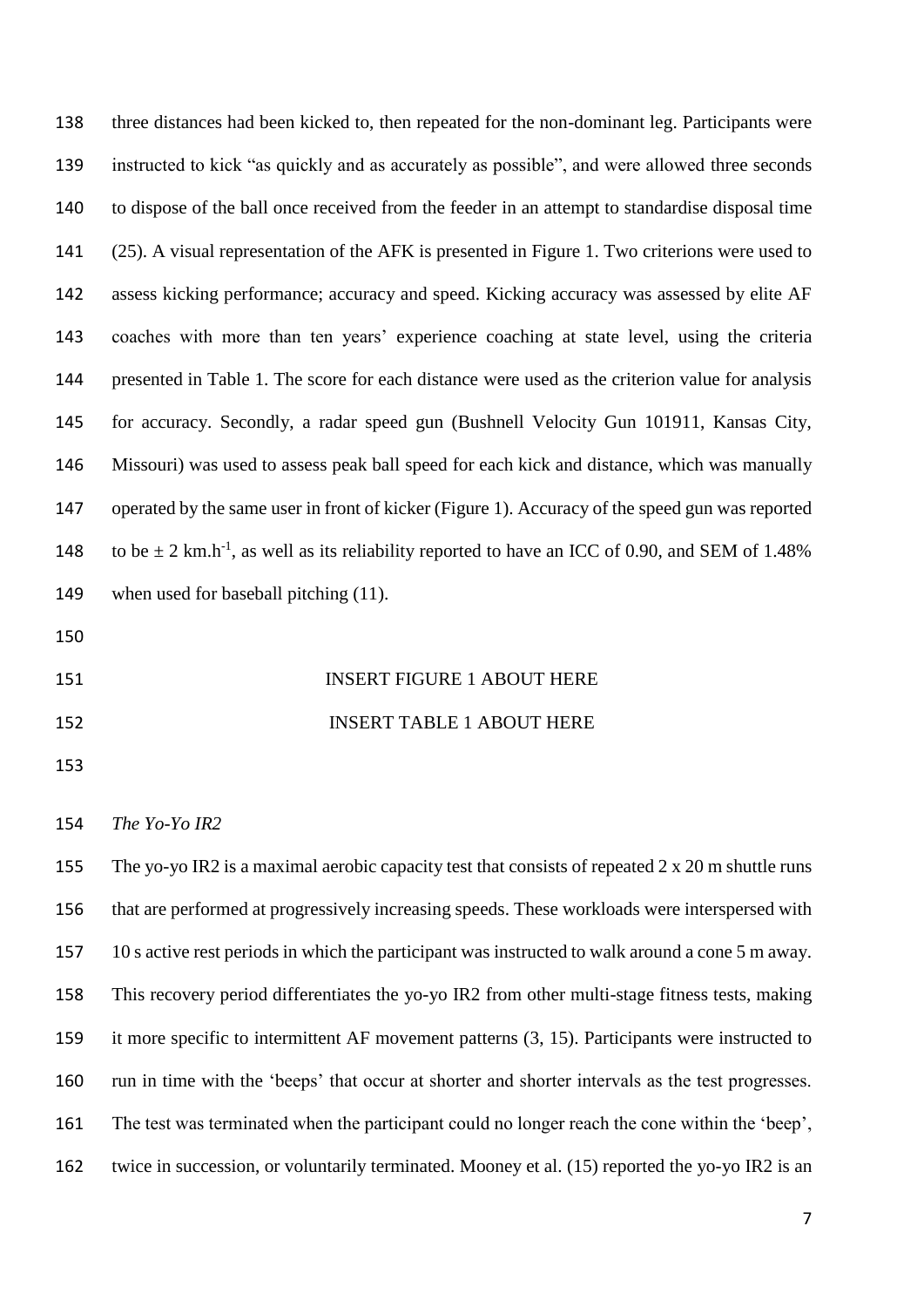ecologically valid indicator of running performance in AF, however, the choice to perform the test twice was taken to induce a cumulative load, assuming to replicate first and second halves of an AF game.

*Competition Kicking Efficiency*

 To investigate the relationship between kicking performance under testing conditions and competition, a commercial statistical provider; namely Champion Data© (Champion Data©, Melbourne, Australia), was used to extract the midfield players kicking efficiency. The reliability of the notations reported by Champion Data© in an U18 competition have been shown to be comparable to that of those at the elite senior level (18). Averaged kicking efficiency statistics from five randomly chosen games per participant was acquired. Kicking efficiency was reported as number of *completed* kicks (%), i.e. a kick reaching an intended teammate, who was not dispossessed, or had the kick intercepted by an opposing player. Competition kicking efficiency was reported as the difference in kicking efficiency between the first and fourth quarters of a game.

### *Data Analysis*

 For each AFK performed, the average accuracy score of the two scorers was reported for each kick (18 kicks total), for each participant. A single ball speed value was reported, corresponding to each individual AFK kick score. The two yo-yo IR2 scores were also recorded for each participant. A single value per participant was reported as the difference in competition kicking efficiency between the first and fourth quarters of five randomly selected games.

#### *Statistical Analysis*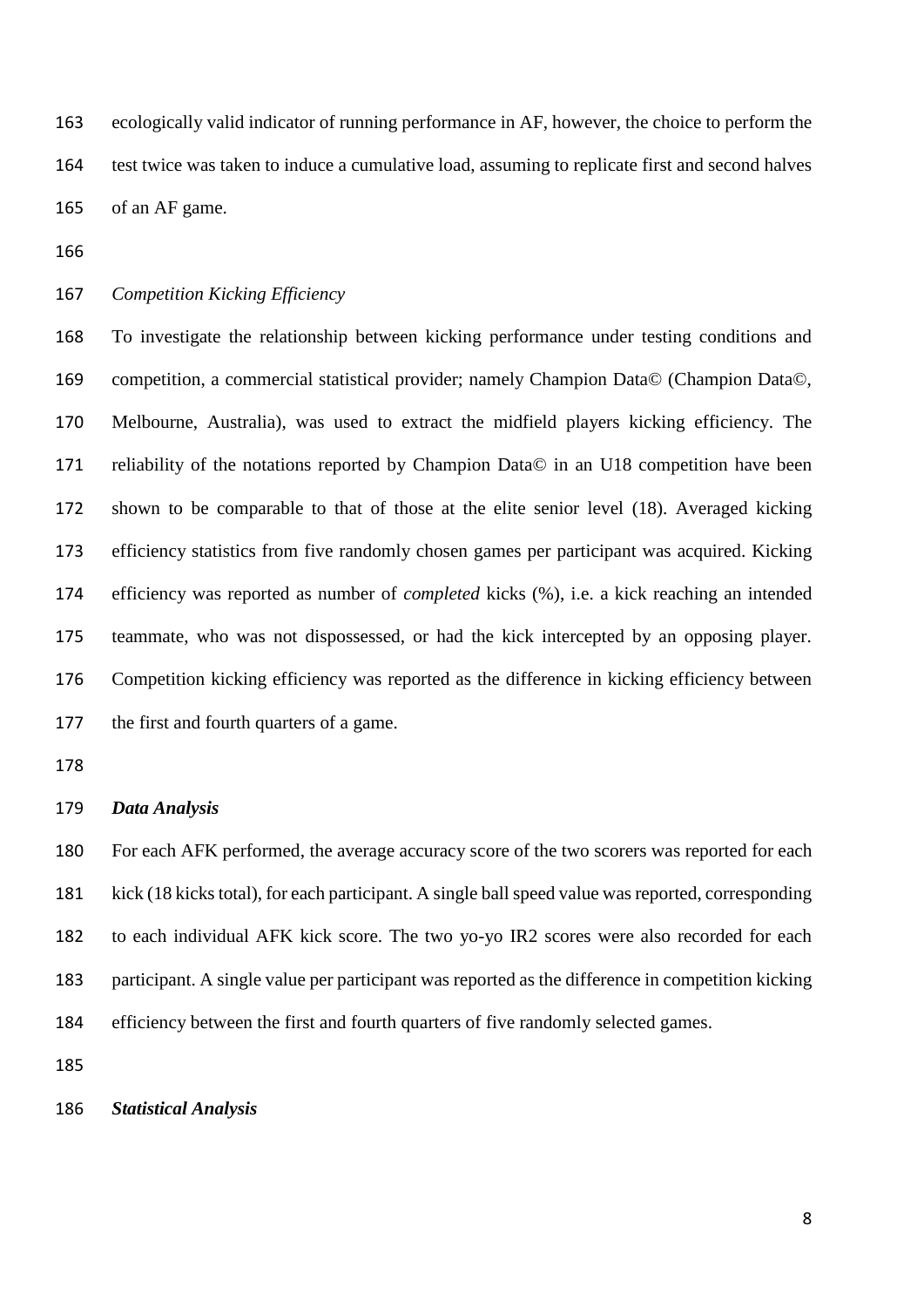Descriptive statistics (mean ± standard deviation) were reported for all criterion variables. 188 Further, the effect size of AFK 'test' (three levels: yo-yo IR2, post 1<sup>st</sup> yo-yo IR2 and post 2<sup>nd</sup> yo-yo IR2) on each criterion variable was calculated using Cohen's *d* statistic (7), where an 190 effect size of  $d < 0.2$  was considered small,  $d = 0.21 - 0.50$  moderate,  $d = 0.51 - 0.80$  large, and  $d \ge 0.80$  very large (7). The difference in yo-yo IR2 scores and actual game kicking efficiency were reported also, using paired t-tests.

 Two linear mixed models were produced, one for kicking speed and one for kicking accuracy, where these two variables were entered as the dependant (response) variables. For each model, kicking distance (short, medium and long), leg (dominant and non-dominant), and AFK number were entered as factors, while the yo-yo IR2 score and competition kicking efficiency were entered as covariates. Post-hoc pairwise comparisons were performed using a Bonferroni correction, to assess differences across all levels of kick distance (i.e. short to medium, medium to long, and short to long) and AFK. IBM SPSS Statistics for Windows, Version 22.0 (Armonk, NY: IBM Corp.) was used to generate the linear mixed models. Residual tests for normality on each final model was used to ensure the assumption for each model was met. Statistical 203 significance was set at  $\alpha$  <0.05.

## **Results**

 No significant difference in yo-yo IR2 score was observed for the two tests, as well as 207 competition kicking efficiency, with the average score for the first yo-yo IR2 being  $20.0 \pm 0.7$ , 208 and the second being  $19.5 \pm 0.7$ . Competition kicking efficiency difference between the first 209 and fourth quarters decreased by  $9.9 \pm 32.0\%$ . However, it is important to highlight the large variation, suggesting that a range of diverse factors may have influenced this variable. Table 211 2a and 2b show the effect of each yo-yo IR2 test on kicking accuracy and speed for each AFK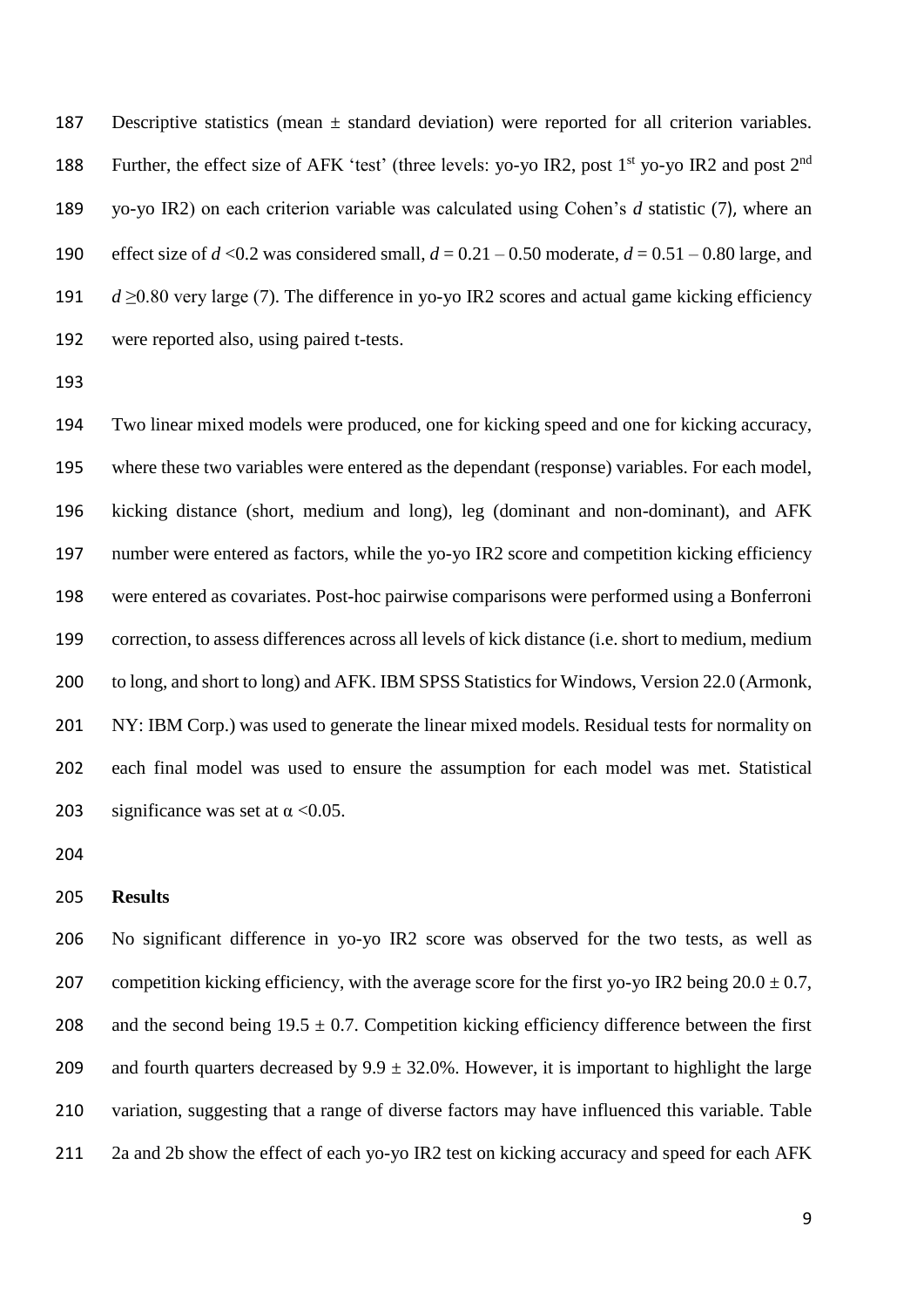over the three distances (short, medium and long) and for each leg (dominant and non- dominant). The linear mixed models for kicking speed and accuracy (Tables 3a and 3b) report 214 the differences between these factors.

- 
- 

## 216 INSERT TABLE 2a & 2b ABOUT HERE

218 Table 3a shows the linear mixed model for kicking speed, which reported significant  $(P < .01)$  between-level differences for factors; kicking distance, leg, but not for AFK number. For 220 kicking distance, post hoc pairwise comparisons showed significantly  $(P < .01)$  faster kicking speeds between all three comparisons (i.e. short to medium, medium to long, and short to long). 222 The dominant kicking leg was shown to have produced significantly  $(P < .01)$  faster kicking speeds, over the non-dominant kicking leg. For the covariates, it was reported that those who attained a higher yo-yo IR2 score (higher aerobic capacity) across the two yo-yo IR2 tests were 225 able to produce significantly  $(P < .01)$  faster kicking speed. Also, those who had a higher 226 competition kicking efficiency were also shown to produce significantly  $(P < .01)$  faster kicking speeds.

- 
- 

#### INSERT TABLE 3A ABOUT HERE

 Table 3b shows the linear mixed model for kicking accuracy, which reported significant between-level differences for factors; kicking distance, leg, and AFK number. For kicking distance, post hoc pairwise comparisons showed a significant (*P* < .01) decrease in kicking accuracy between short to medium and short to long, but not for medium to long kicking 235 distances. Further, a significant  $(P < .01)$  decrease in kicking accuracy was reported between the first and second AFK, but not for the second and third AFK. The dominant kicking leg was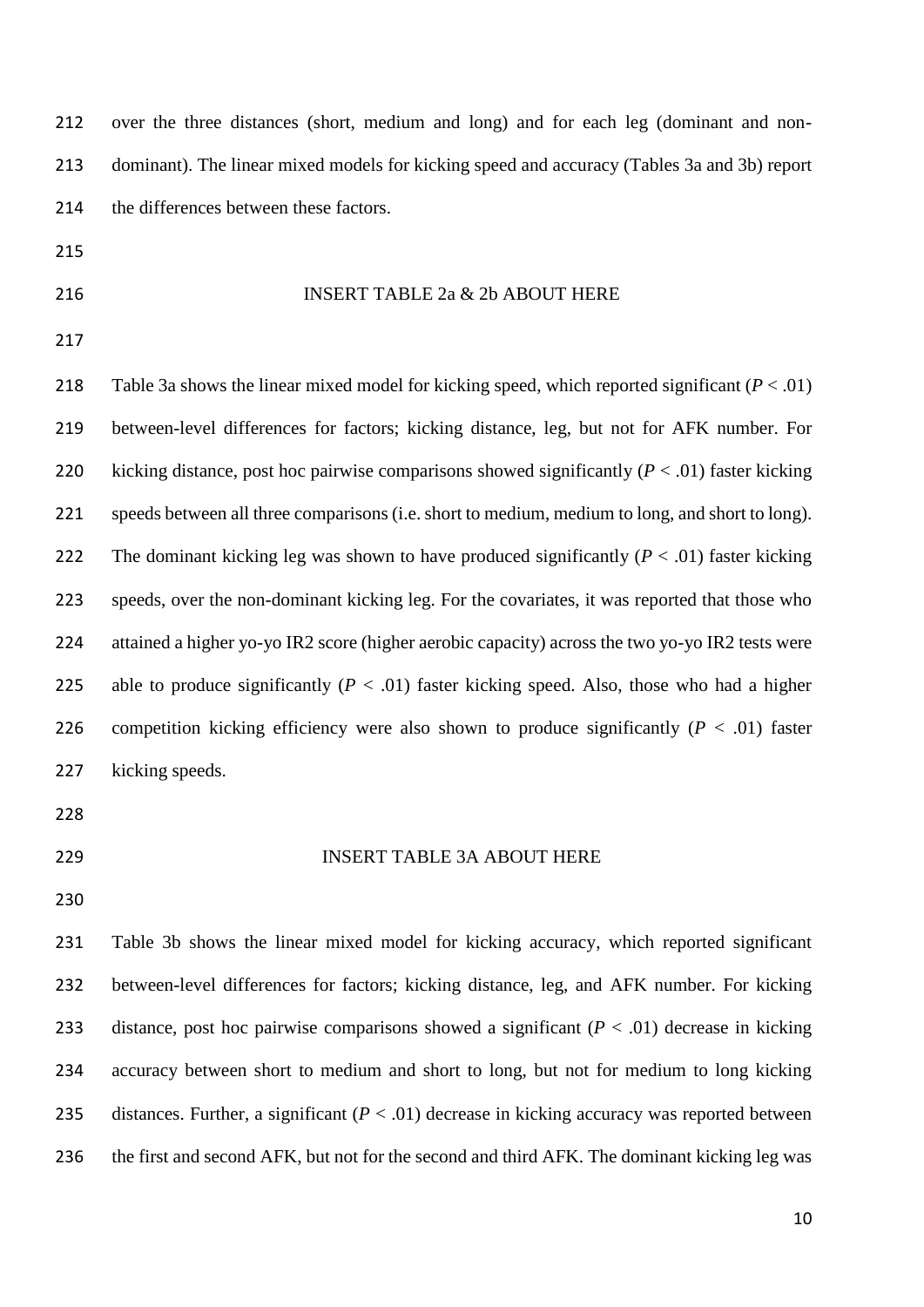| 237 | shown to be significantly ( $P < .01$ ) more accurate, over the non-dominant kicking leg. Of the           |
|-----|------------------------------------------------------------------------------------------------------------|
| 238 | two covariates, neither yo-yo IR2 score nor competition kicking efficiency were significant.               |
| 239 |                                                                                                            |
| 240 | <b>INSERT TABLE 3B ABOUT HERE</b>                                                                          |
| 241 |                                                                                                            |
| 242 |                                                                                                            |
| 243 | <b>Discussion</b>                                                                                          |
| 244 | The aim of this study was to determine the effect of maximal aerobic fitness on kicking                    |
| 245 | performance in elite junior AF, with results linked to actual game-play. Previous laboratory-              |
| 246 | based investigations have reported that cumulative loading of maximal aerobic capacity                     |
| 247 | modifies the kicking kinematics, kicking accuracy, and number of disposals for AF players (9,              |
| 248 | 15, 28). Thus, based on this previous work, it was hypothesised that maximal aerobic capacity              |
| 249 | would impact both kicking performance and competition kicking efficiency. Results partially                |
| 250 | supported our study hypothesis, with significant associations being resolved between maximal               |
| 251 | aerobic capacity and kicking speed.                                                                        |
| 252 |                                                                                                            |
| 253 | Score on the yo-yo IR2 did not meaningfully change between each performance. Also, a non-                  |
| 254 | significant reduction of $9.9 \pm 32.0\%$ in competition kicking efficiency was reported between           |
| 255 | selected competition game's first and fourth quarters. The relatively large standard deviation             |
| 256 | is comparable with midfielders even at the elite (AFL) level, who often kick to more difficult             |
| 257 | targets than passing backwards to an unmarked defender (18, 20). The non-significant drop in               |
| 258 | yo-yo IR2 score was also reported by Mooney et al. (15), who report that elite AF players                  |
| 259 | produce similar exercise capacity (load.min <sup>-1</sup> ) when in a fatigued state. Despite Young et al. |
| 260 | (28) using a single protocol, the repeated protocol used by Coventry et al. (9), produced a small          |
|     |                                                                                                            |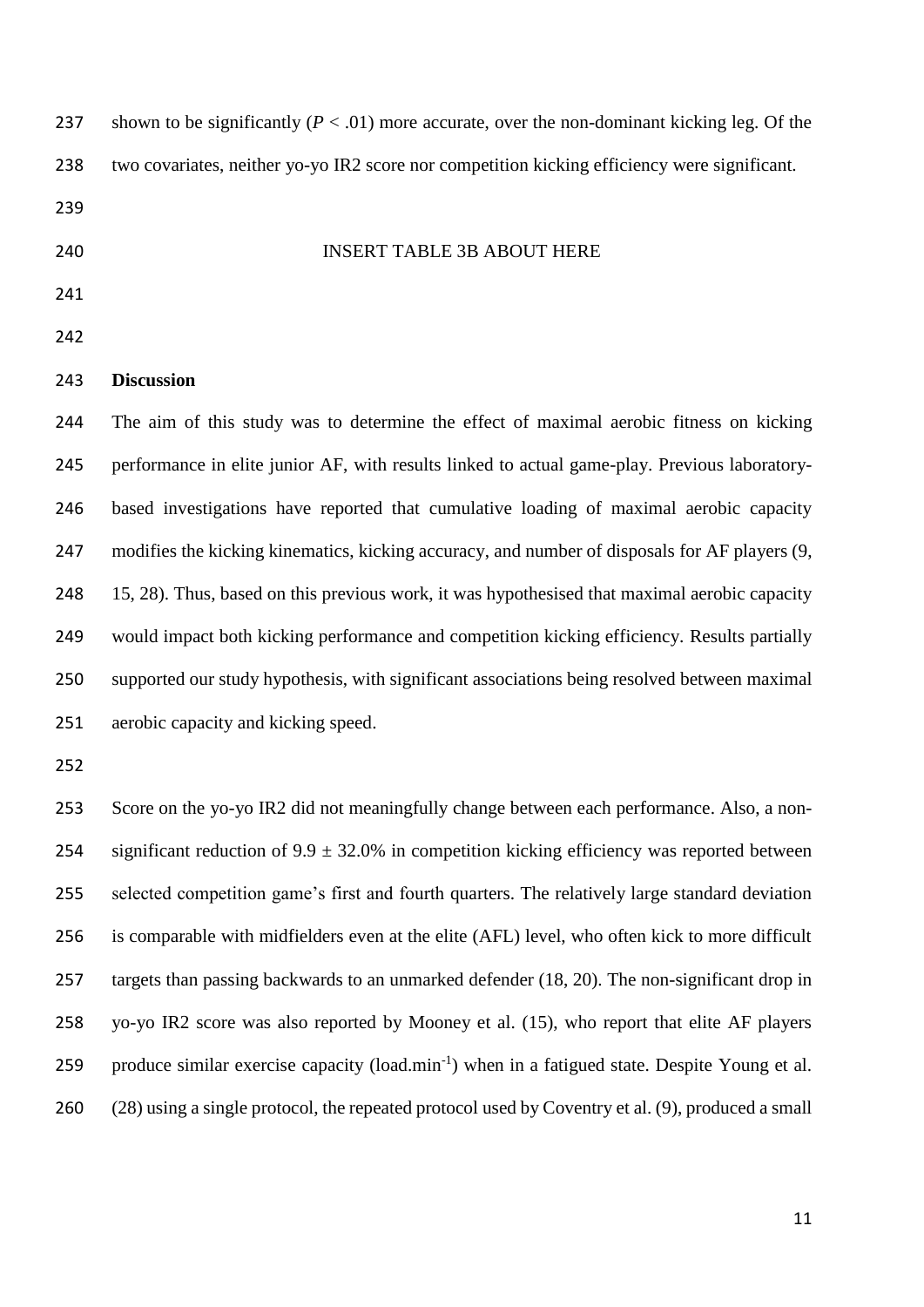(yet significant) 0.09 s increase in 20 m sprint time, between-fatigue protocols, complementing 262 the results of this study.

 Linear mixed models (kicking speed and kicking accuracy) were used to investigate the effect of maximal aerobic capacity from two yo-yo IR2 tests (cumulative load), specific to AF kicking performance on both the dominant and non-dominant leg. Firstly, the *kicking speed* linear mixed model reported between-level differences for factors, with the dominant kicking leg producing higher ball speeds than the non-dominant leg, and kicking speed reported to increase from both short to medium, and medium to long kicking distance. These results correspond to 270 those reported by Woods et al. (25), who utilised the AFK test to identify talent. Faster kicking speeds on the dominant kicking foot were reported by Woods et al. (25) to be associated with 272 talent identified players. These results are also explained by Ball  $(1, 2)$ , who reported that the dominant kicking foot produces faster kicking speeds, dependant on required kicking distance. 

 Between-level differences in kicking speed were reported for covariates, with those who attained a higher yo-yo IR2 score (presumed aerobically fitter) producing faster kicking speeds. 277 Mohr et al. (14) reported that elite soccer players scored higher on the yo-yo IR2 than sub-elite players, which may have augmented superior technical skill shown during game-play. This is supported by research in AF, where players possessing superior aerobic capabilities have been shown to maintain a higher level of technical skill under a higher acute workload (HIR) (4, 28). Further, AF players with a higher aerobic capacity have been shown to have a greater involvement in a game, where kicking speed may be important when creating scoring opportunities (19, 26). Possibly the most interesting covariate from the linear mixed model, competition kicking efficiency, was reported to be higher for those who had faster kicking speeds. Sullivan et al. (21) reported that effective kicking was higher in quarters which were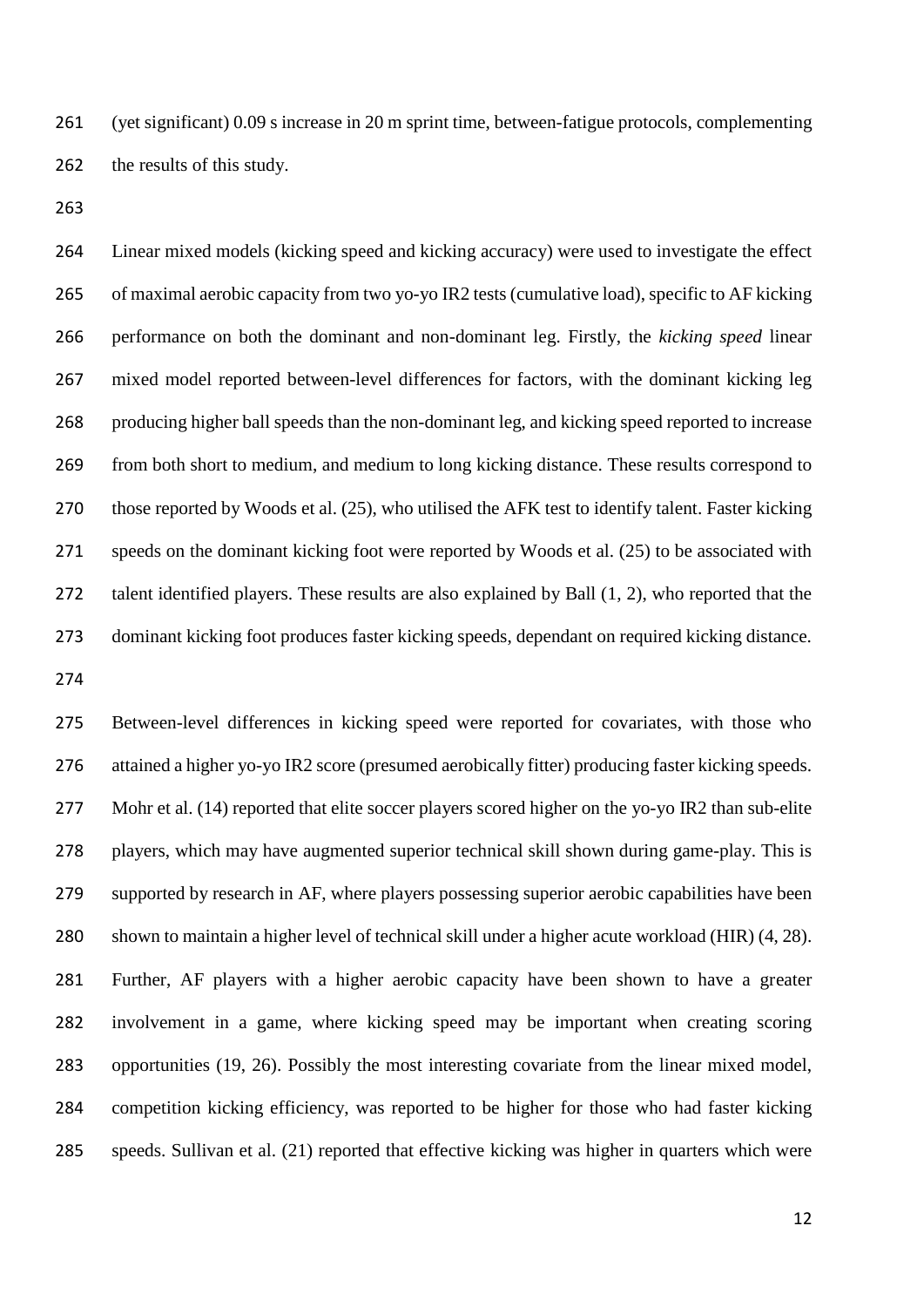won. Accordingly, a player who is able to produce greater kicking speeds (coupled with accuracy) may be able to transition the ball to a teammate faster, limiting the capability of the opposition to intercept the kick or fill 'dangerous' space. This can also be linked to maintaining kicking efficiency in the latter stages of a game through a greater aerobic capacity (26). Additionally, Burgess et al. (6) suggested that U18 players who can maintain ball speed and have a higher tolerance to acute cumulative loads are more likely to be talent identified.

 The *kicking accuracy* linear mixed model reported between-level differences for factors, with kicking accuracy reported to decrease with kicking distance, the dominant leg kicking more accurately than the non-dominant leg, and kicking accuracy decreasing with each AFK. Neither of the covariates (yo-yo IR2 score or competition kicking efficiency) were associated with kicking accuracy. Results for the above factors can be explained in a similar way in which they are explained in the *kicking speed* linear mixed model. The use of the AFK by Woods et al. (25) suggested that U18 players had reduced accuracy when kicking to further targets, irrespective of being talent identified or non-talent identified. This is further explained by Ball (2) who reported kicking kinematics are less efficient when kicking to further targets, as well as when kicking on the non-dominant foot; potentially impacting subsequent accuracy. Although score on the yo-yo IR2 score did not directly influence kicking accuracy, a decrease in kicking accuracy was reported between the first and second AFK, but not between the second and third AFK. While speculating, this may indicate that the acute load induced by the initial yo-yo IR2 test influenced the players kicking performance to a greater extent than the second yo-yo IR2 test. As Coutts et al. (8) suggests, player movement demands including HIR and TD decrease after the first quarter, yet technical skill in even sub-elite players is seemingly maintained (4).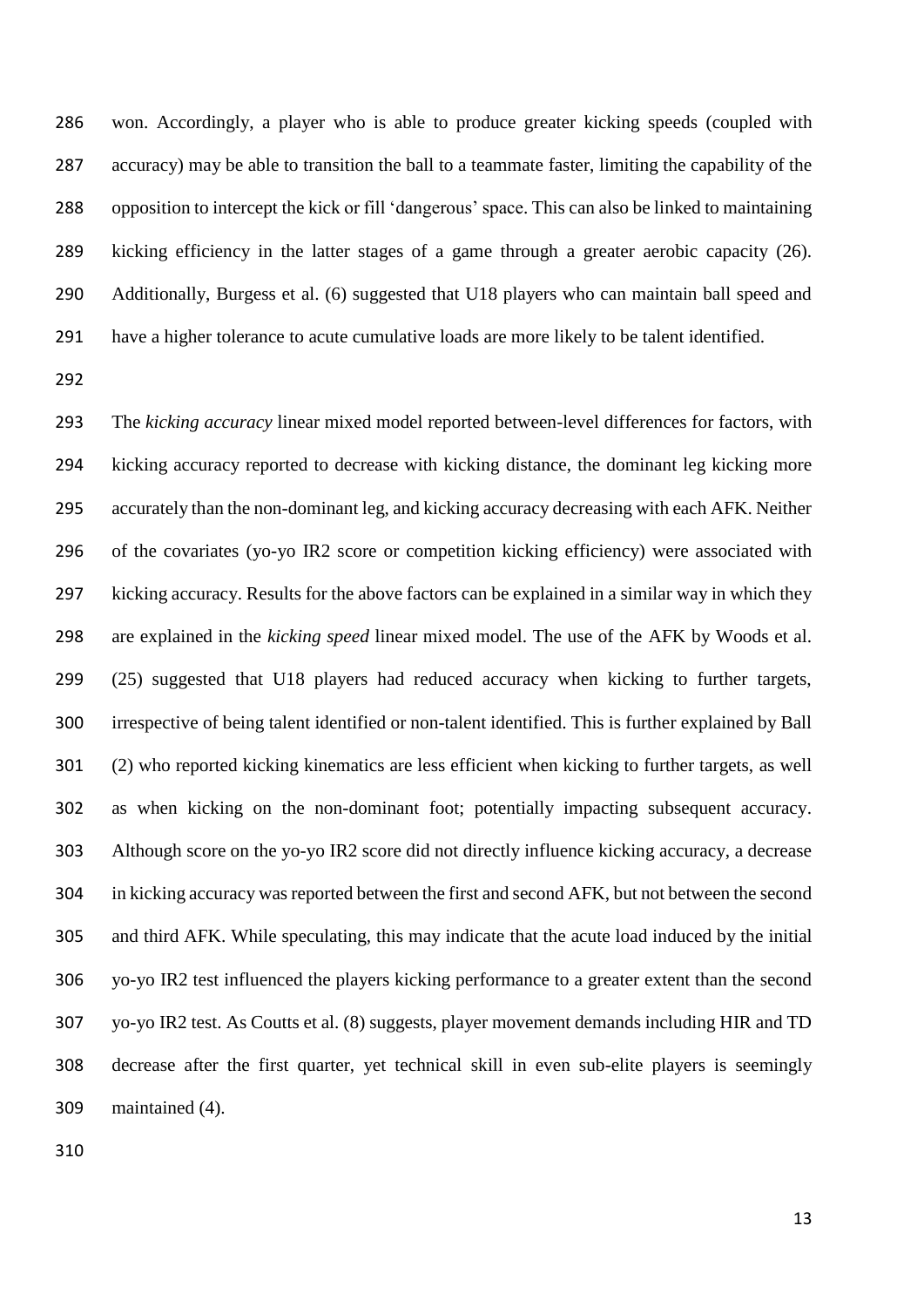Despite our promising findings, the study is not without limitations. With regards to the ecological validity and application of this study, the reported values for competition kicking efficiency were taken from five random games where the score or final outcome were not reported. Further, although the standard deviation for competition kicking efficiency was high, similar results have been reported at the professional (AFL) level (20). Sullivan et al. (21) reports an increase in player movement patterns (HIR) and physiological demands for games in which the selected team are losing, or eventually go on to lose. Therefore, the linear mixed model for kicking speed that reported players who had a higher competition kicking efficiency were also shown to produce faster kicking speeds, may have had games selected in which the team was winning, and possibly had lower movement patterns and physiological demands. Further, the use of five games does limit the representation of the results, thus, future work may wish to quantify kicking performance throughout the entirety of an AF season. Secondly, although players were recruited from the same elite junior competition, external factors not quantified within this study, such as training history, may have influenced the observed results. Thirdly, although the AFK has been shown to be a discriminately valid test of kicking skill in 326 junior AF (25), it is important to note that the targets were stationary, whereas during game- play, it is likely that targets would be dynamic (i.e., kicking to a teammate running in space). Thus, future work may wish to incorporate dynamic targets when integrating tests of kicking performance in AF to increase the specificity of the results. Lastly, data collection was undertaken in the latter stages of the competition season, so it is possible that yo-yo IR2 score, functional kicking performance, and influence of current playing form influenced results.

## **Conclusions**

 This study examined the impact of maximal aerobic capacity on kicking performance in elite U18 AF players. Results demonstrated that kicking speed was influenced by the level attained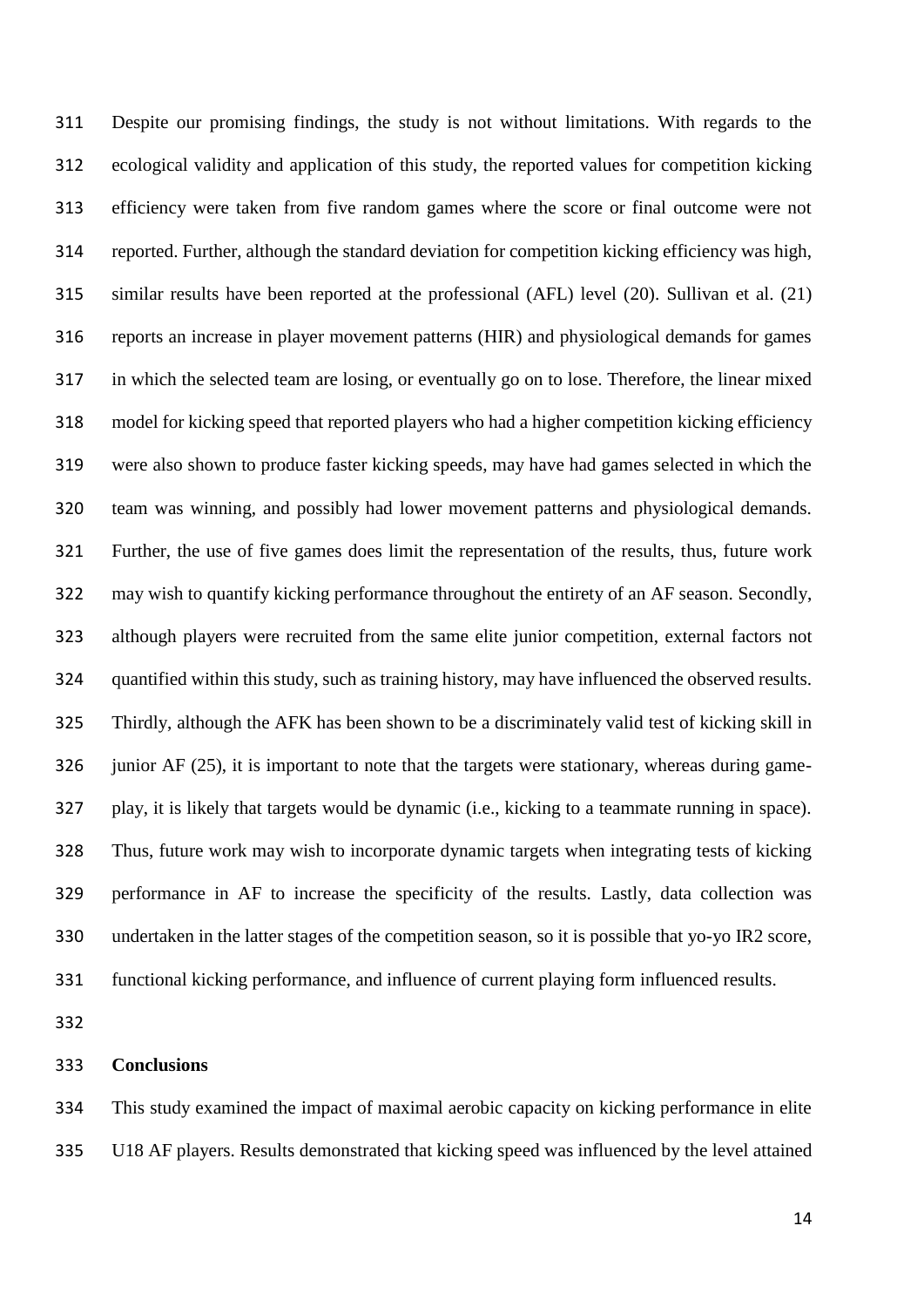on the Yo-Yo IR2 test, indicating that aerobically fitter players may be better equipped at preserving ball speed relative to their less aerobically proficient counterparts. Coaches may wish to integrate training drills that concurrently target both technical and aerobic proficiencies to maximise a players kicking performance during game-play. Future work may wish to investigate the association between kicking performance and competition performance at the positional level, across a larger sample of game observations.

## **Practical Applications**

 The fundamental practical application from this work indicates that AF coaches and conditioning staff may wish to integrate training drills that target both the development of maximal aerobic capacity and technical skill (kicking) proficiency. By doing so, kicking performance (namely kicking speed) may be persevered through the concurrent development of a player's maximal aerobic capacity.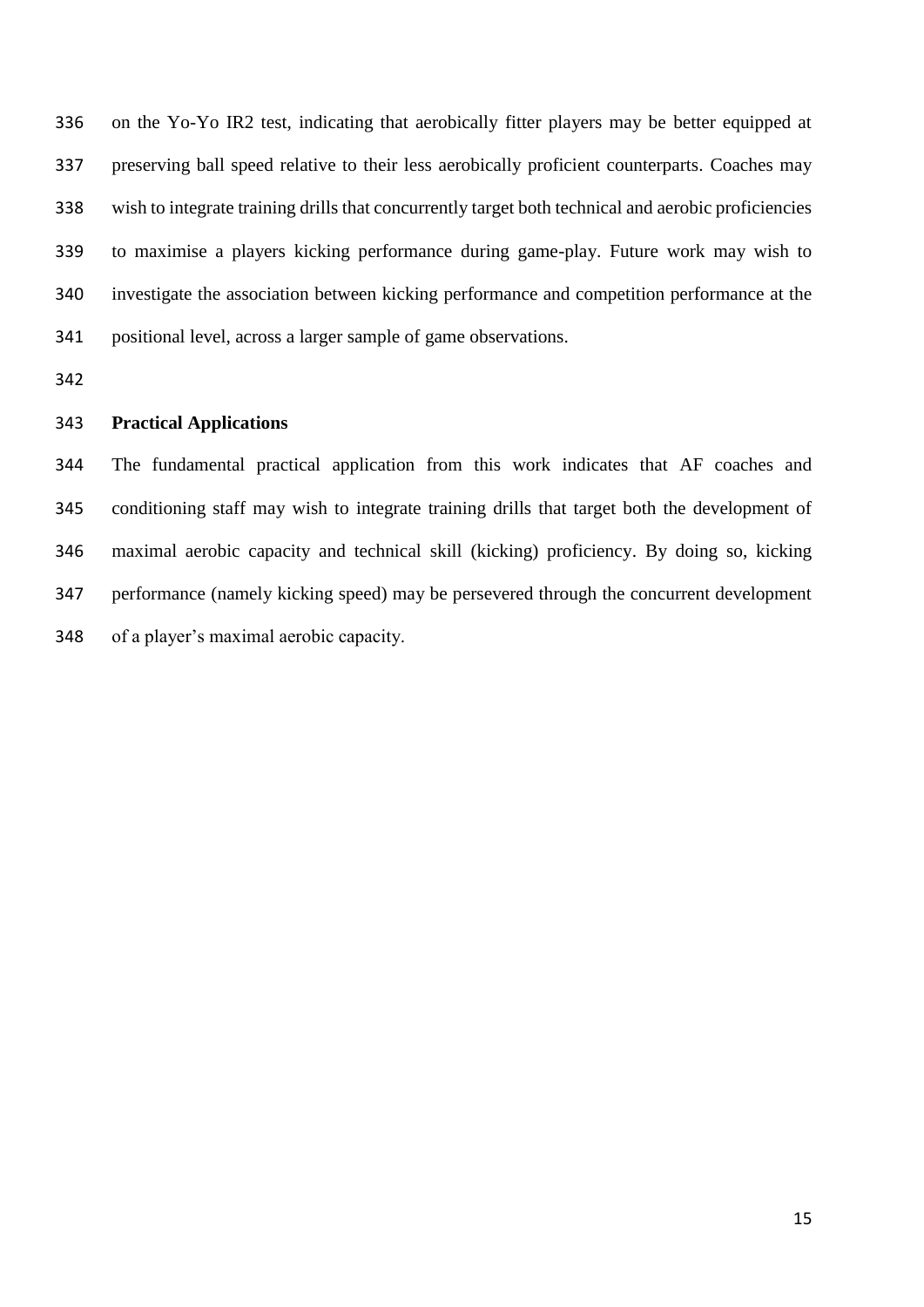| 349 | <b>References</b> |                                                                                                    |
|-----|-------------------|----------------------------------------------------------------------------------------------------|
| 350 |                   | 1. Ball, K. Biomechanical considerations of distance kicking in Australian Rules football.         |
| 351 |                   | Sport Biomech 7: 10-23, 2008.                                                                      |
| 352 |                   |                                                                                                    |
| 353 |                   | 2. Ball, K. Kinematic comparison of the preferred and non-preferred foot punt kick. J              |
| 354 |                   | Sport Sci 29: 1545-1552, 2011.                                                                     |
| 355 |                   |                                                                                                    |
| 356 |                   | 3. Bangsbo, J, Iaia F, and Krustrup, P. The Yo-Yo Intermittent Recovery Test: a useful             |
| 357 |                   | tool for evaluation of physical performance in intermittent sports. Sport Med 38: 37-51,           |
| 358 |                   | 2008.                                                                                              |
| 359 |                   |                                                                                                    |
| 360 |                   | 4. Black, G, Gabbett, T, Naughton, and McLean, B. The effect of intense exercise periods           |
| 361 |                   | on physical and technical performance during elite Australian Football match-play: A               |
| 362 |                   | comparison of experienced and less experienced players. J Sci Med Sport 19: 506-602,               |
| 363 |                   | 2016.                                                                                              |
| 364 |                   |                                                                                                    |
| 365 |                   | 5. Brewer, C, Dawson, B, Heasman, J, Stewart, G, and Cormack, S. Movement pattern                  |
| 366 |                   | comparisons in elite (AFL) and sub-elite (WAFL) Australian football games using                    |
| 367 |                   | GPS. J Sci Med Sport 13: 618-623, 2010.                                                            |
| 368 |                   |                                                                                                    |
| 369 |                   | 6. Burgess, D, Naughton, G, and Norton, K. Quantifying the gap between under 18 and                |
| 370 |                   | senior AFL football: 2003 and 2009. Int J Sports Physiol Perform 7: 53-58, 2012.                   |
| 371 |                   |                                                                                                    |
| 372 |                   | 7. Cohen J. Statistical power analysis for the behavioural sciences $(2^{nd}$ ed.). Hillsdale, NJ: |
| 373 |                   | Lawrence Erlbaum, 1988.                                                                            |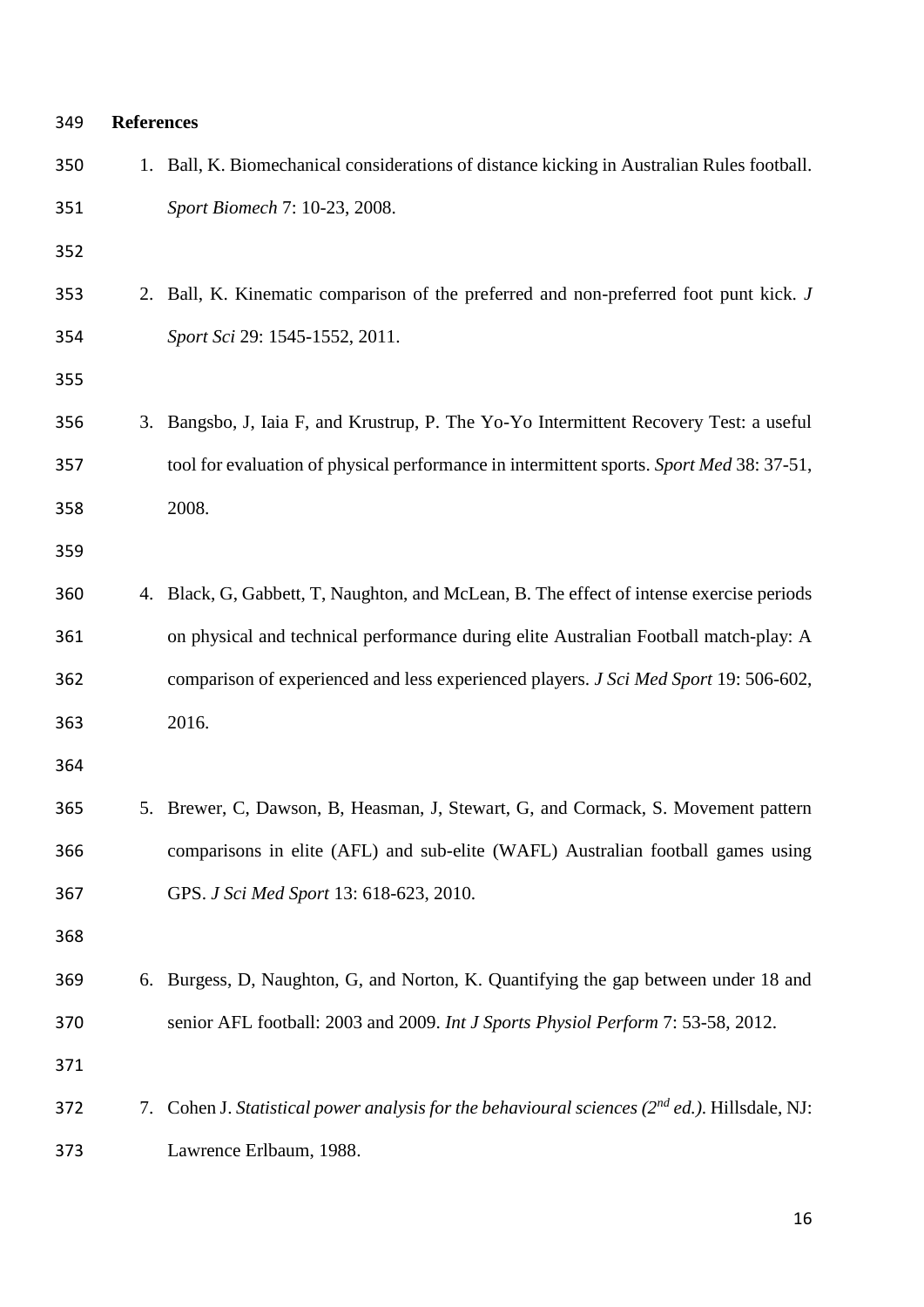| 374 |                                                                                             |
|-----|---------------------------------------------------------------------------------------------|
| 375 | 8. Coutts, A, Quinn, J, Hocking, J, Castagna, C, and Rampinini, E. Match running            |
| 376 | performance in elite Australian Rules Football. J Sci Med Sport 13: 543-548, 2010.          |
| 377 |                                                                                             |
| 378 | 9. Coventry, E, Ball, K, Parrington, L, Aughey, R, and McKenna, M. Kinematic effects        |
| 379 | of a short-term fatigue protocol on punt-kicking performance. J Sports Sci 33: 1596-        |
| 380 | 1605, 2015.                                                                                 |
| 381 |                                                                                             |
| 382 | 10. Dawson, B, Hopkinson, R, Appleby, B, Stewart, G, and Roberts, C. Comparison of          |
| 383 | training activities and game demands in the Australian Football League. J Sci Med           |
| 384 | Sport 7: 292-301, 2004.                                                                     |
| 385 |                                                                                             |
| 386 | 11. English, T, and Howe, K. The effect of pilates exercise on trunk and postural stability |
| 387 | and throwing velocity in college baseball pitchers: Single subject design. N Am J Sports    |
| 388 | Phys 2: 8-21, 2007.                                                                         |
| 389 |                                                                                             |
| 390 | 12. Gray, A, and Jenkins, D. Match Analysis and the Physiological Demands of Australian     |
| 391 | Football. Sport Med 40: 347-360, 2010.                                                      |
| 392 |                                                                                             |
| 393 | 13. Lyons, M, Al-Nakeeb, Y, and Nevill, A. Performance of Soccer Passing Skills Under       |
| 394 | Moderate and High-Intensity Localized Muscle Fatigue. J Strength Cond Res 20: 197,          |
| 395 | 2006.                                                                                       |
| 396 |                                                                                             |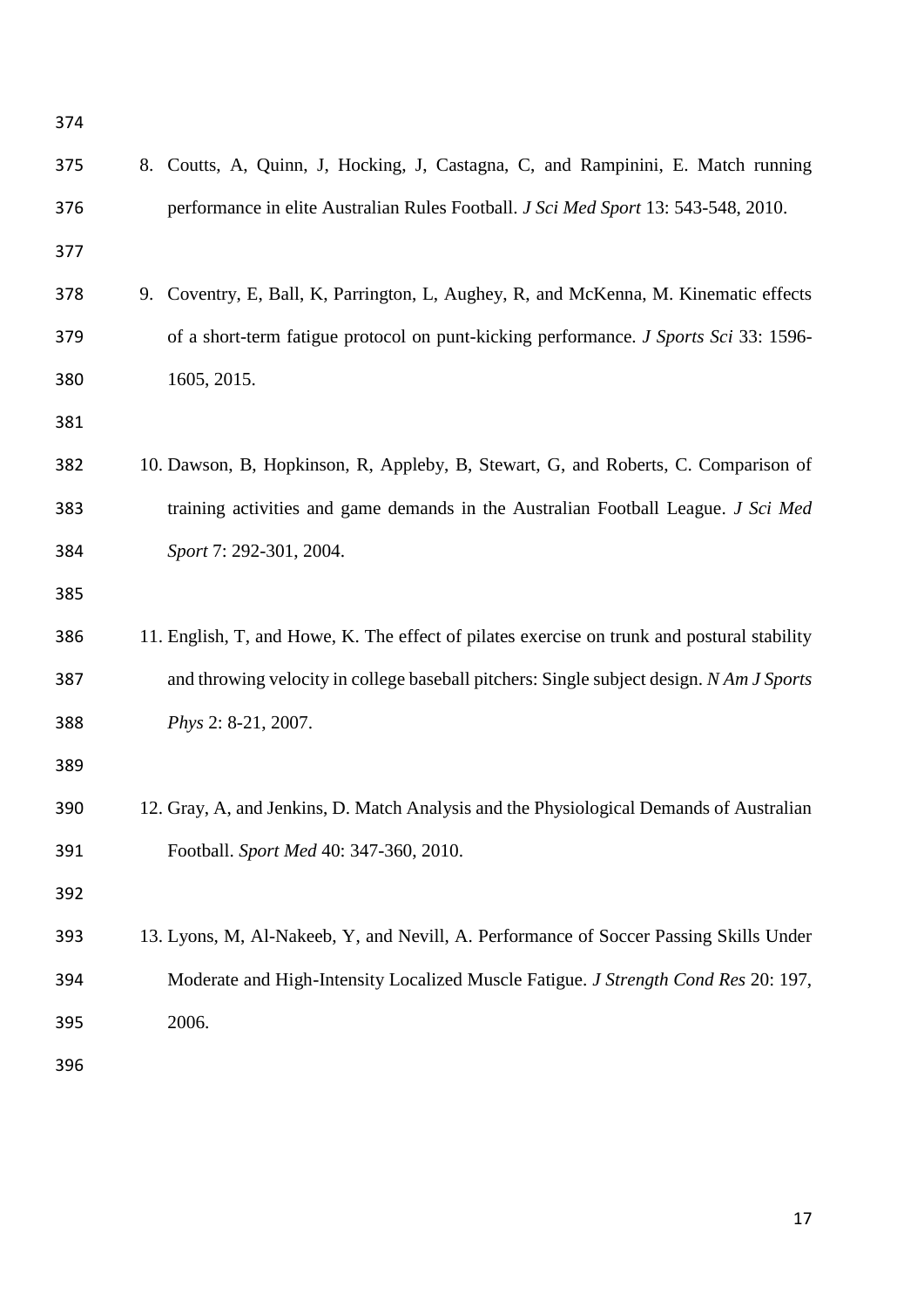| 397 | 14. Mohr, M, Krustrup, P, and Bangsbo, J. Match performance of high-standard soccer         |
|-----|---------------------------------------------------------------------------------------------|
| 398 | players with special reference to development of fatigue. <i>J Sports Sci</i> 21: 519-528,  |
| 399 | 2003.                                                                                       |
| 400 |                                                                                             |
| 401 | 15. Mooney, M, O'Brien, B, Cormack, S, Coutts, A, Berry, J, and Young, W. The               |
| 402 | relationship between physical capacity and match performance in elite Australian            |
| 403 | football: A mediation approach. J Sci Med Sport 14: 447-452, 2011.                          |
| 404 |                                                                                             |
| 405 | 16. Mooney, M, Cormack, S, O'Brien, B, Morgan, W, and McGuigan, M. Impact of                |
| 406 | neuromuscular fatigue on match exercise intensity and performance in elite Australian       |
| 407 | football. J Strength Cond Res 27: 166-173, 2013.                                            |
| 408 |                                                                                             |
| 409 | 17. Norton, K, Craig, N, and Olds, T. The evolution of Australian Football. J Sci Med Sport |
| 410 | 2: 389-404, 1999.                                                                           |
| 411 |                                                                                             |
| 412 | 18. O'Shaughnessy, D. Possessions versus position: Strategic evaluation in AFL. J Sports    |
| 413 | Sci Med 5: 533-540, 2006.                                                                   |
| 414 |                                                                                             |
| 415 | 19. Piggott, B, McGuigan, M., and Newton, M. Relationship between physical capacity         |
| 416 | and match performance in semi-professional Australian rules football. J Strength Cond       |
| 417 | Res 29: 478-482, 2015.                                                                      |
| 418 |                                                                                             |
| 419 | 20. Robertson, S, Back, N, and Bartlett, J. Explaining match outcome in elite Australian    |
| 420 | rules football using team performance indicators. J Sports Sci 34: 637-644, 2016.           |
| 421 |                                                                                             |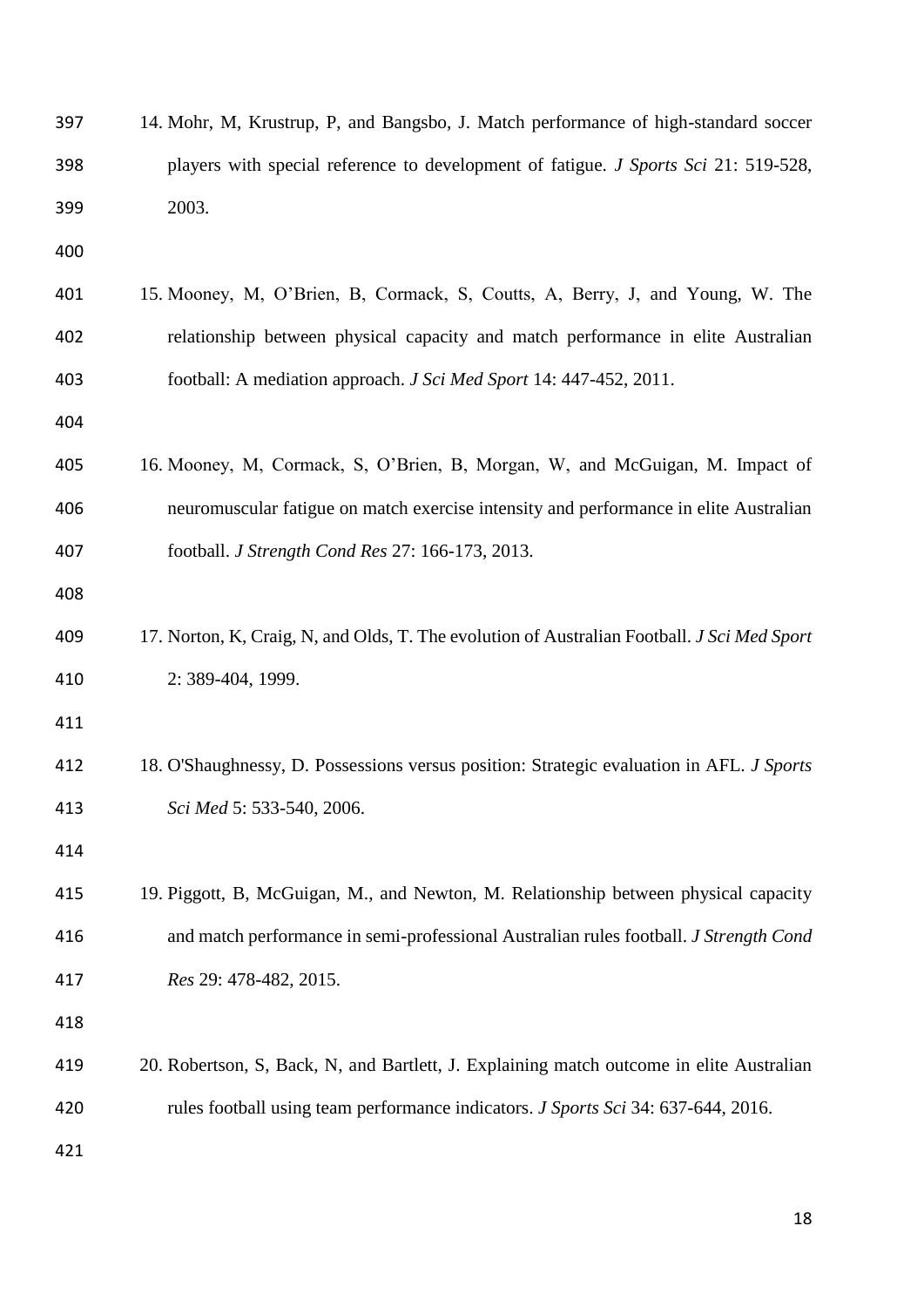| 422 | 21. Sullivan, C, Bilsborough, J, Cianciosi, M, Hocking, J, Cordy, J, and Coutts, A. Match |
|-----|-------------------------------------------------------------------------------------------|
| 423 | score affects activity profile and skill performance in professional Australian Football  |
| 424 | players. J Sci Med Sport 17: 326-331, 2014.                                               |
| 425 |                                                                                           |
| 426 | 22. Veale, J, Pearce, A, and Carlson, J. Player movement patterns in an elite junior      |
| 427 | Australian Rules Football team: an exploratory study. J Sports Sci Med 6: 254-260,        |
| 428 | 2007.                                                                                     |
| 429 |                                                                                           |
| 430 | 23. Vourimaa, T, Vasankari, T, and Rusko. H. Comparison of Physiological Strain and       |
| 431 | Muscular Performance of Athletes During Two Intermittent Running Exercises at the         |
| 432 | Velocity Associated with V O2max. Int J Sports Med 21: 96-101, 2000.                      |
| 433 |                                                                                           |
| 434 | 24. Wisbey, B, Montgomery, P, Pyne, D, and Rattray, B. Quantifying movement demands       |
| 435 | of AFL football using GPS tracking. J Sci Med Sport 13: 531-536, 2010.                    |
| 436 |                                                                                           |
| 437 | 25. Woods, C, Raynor, A, Bruce, L, and McDonald, Z. The use of skill tests to predict     |
| 438 | status in junior Australian football. J Sports Sci 33: 1132-1140, 2015.                   |
| 439 |                                                                                           |
| 440 | 26. Woods, C, Raynor, A, Bruce, L, McDonald, Z, and Collier, N. Predicting playing status |
| 441 | in junior Australian Football using physical and anthropometric parameters. J Sci Med     |
| 442 | Sport 18: 225-229, 2015.                                                                  |
| 443 |                                                                                           |
| 444 | 27. Woods, C, Robertson, S, and Collier, N. Evolution of game play in the Australian      |
| 445 | Football League 2001-2015. J Sports Sci. 2016. In Press.                                  |
| 446 |                                                                                           |